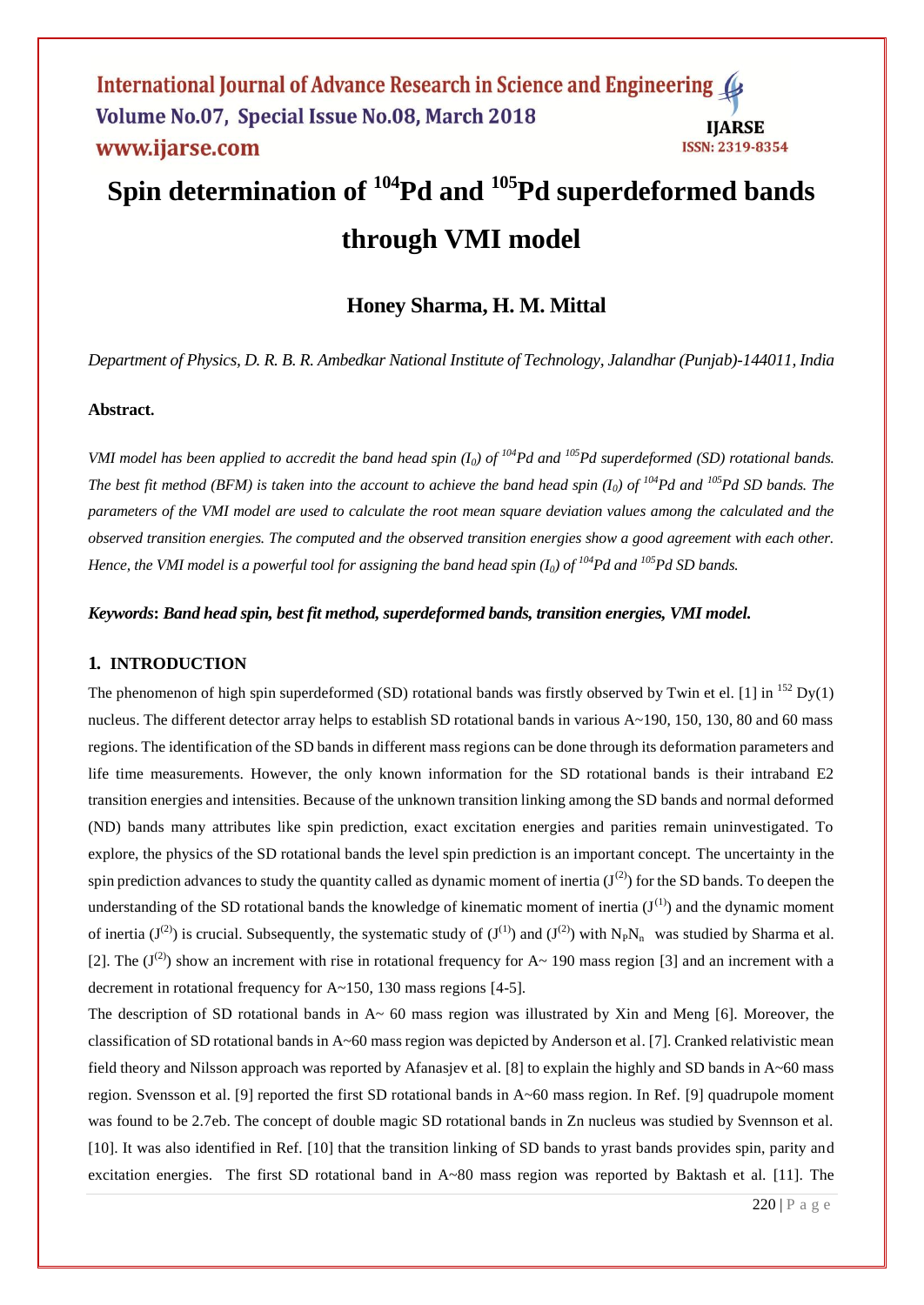identification of SD rotational bands in A~80 mass region can be acknowledge through its highly collective nature, large moment of inertia and average transition quadrupole moment. Many SD rotational bands are detected with the help of detector arrays in A~80 mass region i. e. in  ${}^{81-82}Sr$ ,  ${}^{82-84}Y$ ,  ${}^{83-84}Zr$ ,  ${}^{86}Zr$  and  ${}^{87}Nb$  [12-17]. The shape coexistence effect was studied by Dudek et al. [18]. The shape evolution in SD rotational bands in A~80-90 mass regions were studied by Lagergren et al. [19].

The isospectral SD rotational bands in <sup>88</sup>Mo and <sup>89</sup>Tc were studied by Lagergren et al. [20]. The level spin of superdeformed bands in A~80 mass region was calculated by Dadwal et al. [21]. Even the band head spin assignment in  $A~60-80$  mass region through nuclear softness formula was determined by Sharma and Mittal [22]. Apart from  $A~60$ , 80 and 90 mass regions, A~100 mass region is of special interest. It is because the phenomenon of superdeformation was come into the play in  $^{104}Pd$  and  $^{105}Pd$ . The phenomenon of superdeformation in  $^{104}Pd$  and  $^{105}Pd$  was studied by Macchiavelli [23]. It was depicted in Ref. [23] that the band in  $^{104}Pd$  and  $^{105}Pd$  comprises of E2 transitions. Their regular cascades and calculated moments of inertia proposed that these bands occupies the superdeformed configuration  $(\epsilon$ -0.35-0.4), comparable to those recognized in the Ce-Nd region. More confirmations to this regard is provided by calculating the value of quadrupole moment and lifetime measurements. The abrupt increment in  $J^{(2)}$  in the SD band of <sup>105</sup>Pd at the highest spins may be due to the arrangement of a pair of  $i_{13/2}$  neutrons. However, if the A<sup>5/3</sup> mass dependence is removed then the  $(J^{(1)})$  and  $(J^{(2)})$  of  $^{104}Pd$  and  $^{105}Pd$  bands are identical to those calculated in the Ce-Nd region. To attain the band head spin many methods are brought into the limelight like Harris 2 parameter, Lipas-Eijiri, Suq(2) model, VMI model etc [24-28]. Therefore, in this present paper we have calculated the band head spin for <sup>104</sup>Pd and <sup>105</sup>Pd SD bands by using the VMI model.

#### **II. FORMALISM**

VMI model was developed by Marriscotti et al. [29]. In this model the concept of sum of total energy i.e. the potential energy term and the rotational energy term was used to explain the energy levels with angular moment (I). To define each nucleus the two parameters of VMI model, that is the band head moment of inertia  $(J_0)$  and the restoring force constant (C) is taken into the account.

$$
E_I(J) = \frac{1}{2}C(J_I - J_0)^2 + \frac{1}{2}\left[\frac{I(I+1)}{J_I}\right]
$$
\n(1)

The band head energy of the SD rotational bands may be suggested as

$$
E_I(J) = E_0 + \frac{1}{2I} [I(I+1) - I_0(I_0+1)] + \frac{1}{2} C (I_1 - I_0)^2
$$
\n(2)

 $E_0$  and  $J_0$  are the band head energy and ground moment of inertia respectively. When an equilibrium condition is maintained, the moment of inertia may be calculated as

$$
\frac{\partial E(j_l)}{\partial J} = 0 \tag{3}
$$

which gives

$$
J_l^3 - J^2 J - [I(I+1) - I_0(I_0+1)]/2C = 0
$$
\n(4)

As equation (4) has a real root for  $J_0$  and C. Therefore, joining equation (2) and (4) we get

$$
E_I = E_0 + \frac{[I(I+1) - I_0(I_0+1)]}{2J_0} \times \left[1 + \frac{I(I+1) - I_0(I_0+1)}{4C_{J_0}^3}\right]
$$
(5)

For SD bands the only available knowledge is the  $E<sub>x</sub>$  transition energies so, SD bands can be determined as

221 | P a g e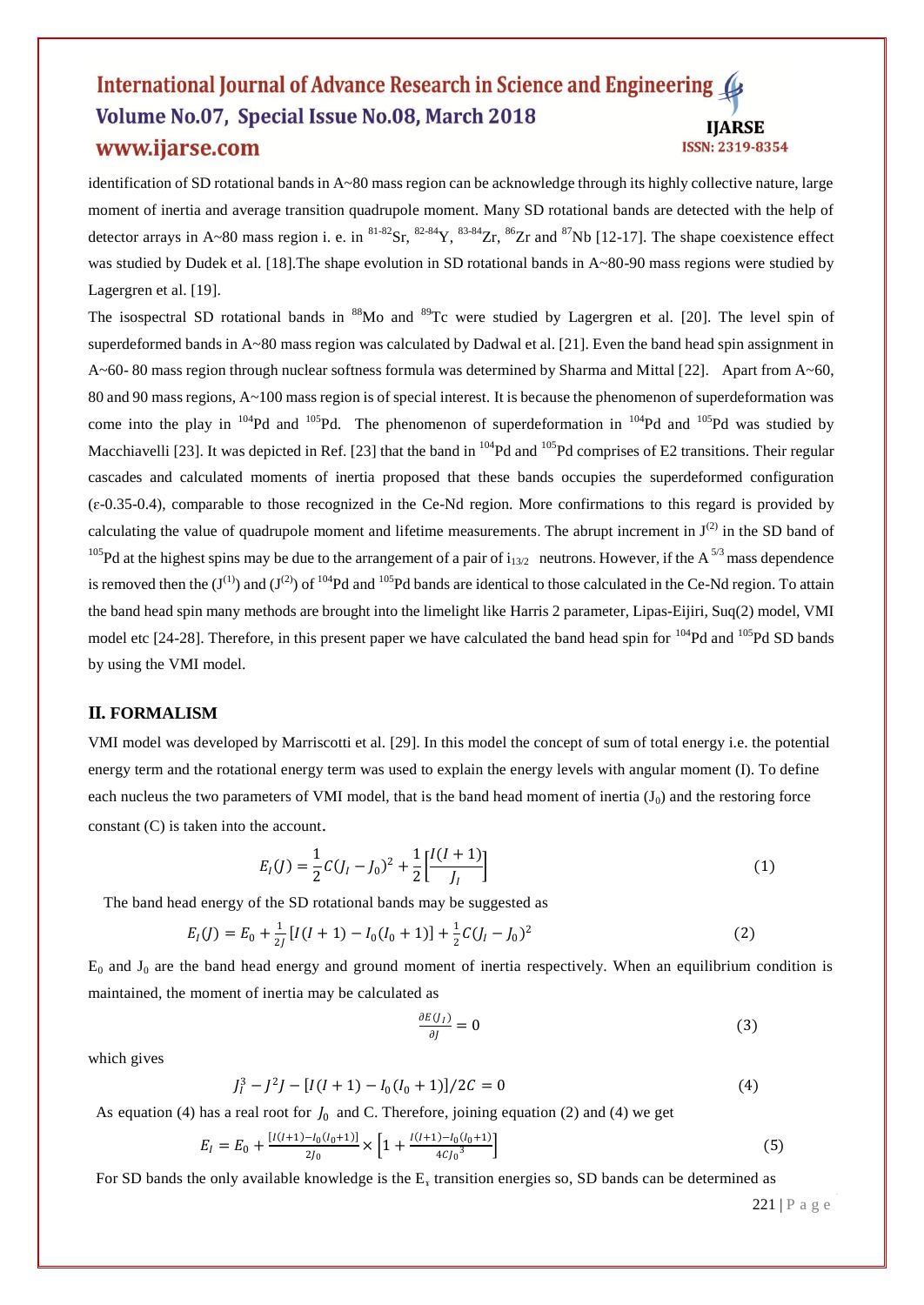$$
E_{\gamma}(I) = E(I) - E(I - 2) \tag{6}
$$

Using equation (5) and (6) we get

$$
E_{\gamma}(I \to I - 2) = \frac{[I(I + 1) - (I - 2)(I - 1)]}{2J_0} + \frac{[I(I + 1)]^2 - [(I - 2)(I - 1)]^2}{8CJ_0^4} \tag{7}
$$

where  $J_0$  and  $C$  are the parameters which can be obtained by the technique of fitting.

#### **III. RESULTS AND DISCUSSION**

VMI model is used to achieve the band head spin of  $^{104}Pd$  and  $^{105}Pd$  SD bands of A~100 mass region. The least square fitting approach was taken into the account to fit the recognized experimental transition energies in equation (7). A data has been taken from the tables of SD bands and fission isomers given by Singh et al. [30]. A contrast is made among the determined and noticed transition energies. The determined and noticed transitions are in accordance with each other whenever a definite spins are accredited. However, a small discrepancy of  $\pm 1$  in the values of  $I_0$  exhibits an appreciable advance in the root mean square (rms) deviation. The rms deviation may be illustrate as

$$
\chi = \left[\frac{1}{n}\Sigma \left(\frac{\mathrm{E}_{\gamma}^{\mathrm{cal}}\left(i_{i}\right)-\mathrm{E}_{\gamma}^{\mathrm{exp}}\left(i_{i}\right)}{\mathrm{E}_{\gamma}^{\mathrm{exp}}\left(i_{i}\right)}\right)^{2}\right]^{1/2} \tag{8}
$$

The band head spin of  $104Pd$  and  $105Pd$  SD bands in A~100 mass region attained by VMI model is shown in Table 1. It is examined from Table 1 that  $I_0$  of <sup>104</sup>Pd and <sup>105</sup>Pd SD bands obtained by VMI model is in accordance with the experimental data (see Table 1). More verification in this regard is given by  $\chi$  plot showing the band head spin of <sup>104</sup>Pd and <sup>105</sup>Pd SD bands. Even the computed energy transition values and experimental transition energies are in accordance with each other (see Table 2-3).

**Table 1:** The band head spin  $(I_0)$  obtained for  $I^{04}Pd$  and  $I^{05}Pd$  SD bands by using VMI model.

| SD bands   | $E_{\gamma}(I_0 + 2 \to I_0)$ | VMI model | Experimental |  |  |
|------------|-------------------------------|-----------|--------------|--|--|
| $^{104}Pd$ | 263                           | ر_ ب      |              |  |  |
| $^{105}$ D | 1209                          | 21.5      | 21.5         |  |  |



**Fig. 1.**  $\chi$  plot to obtain  $I_0$  for <sup>104</sup>Pd SD bands.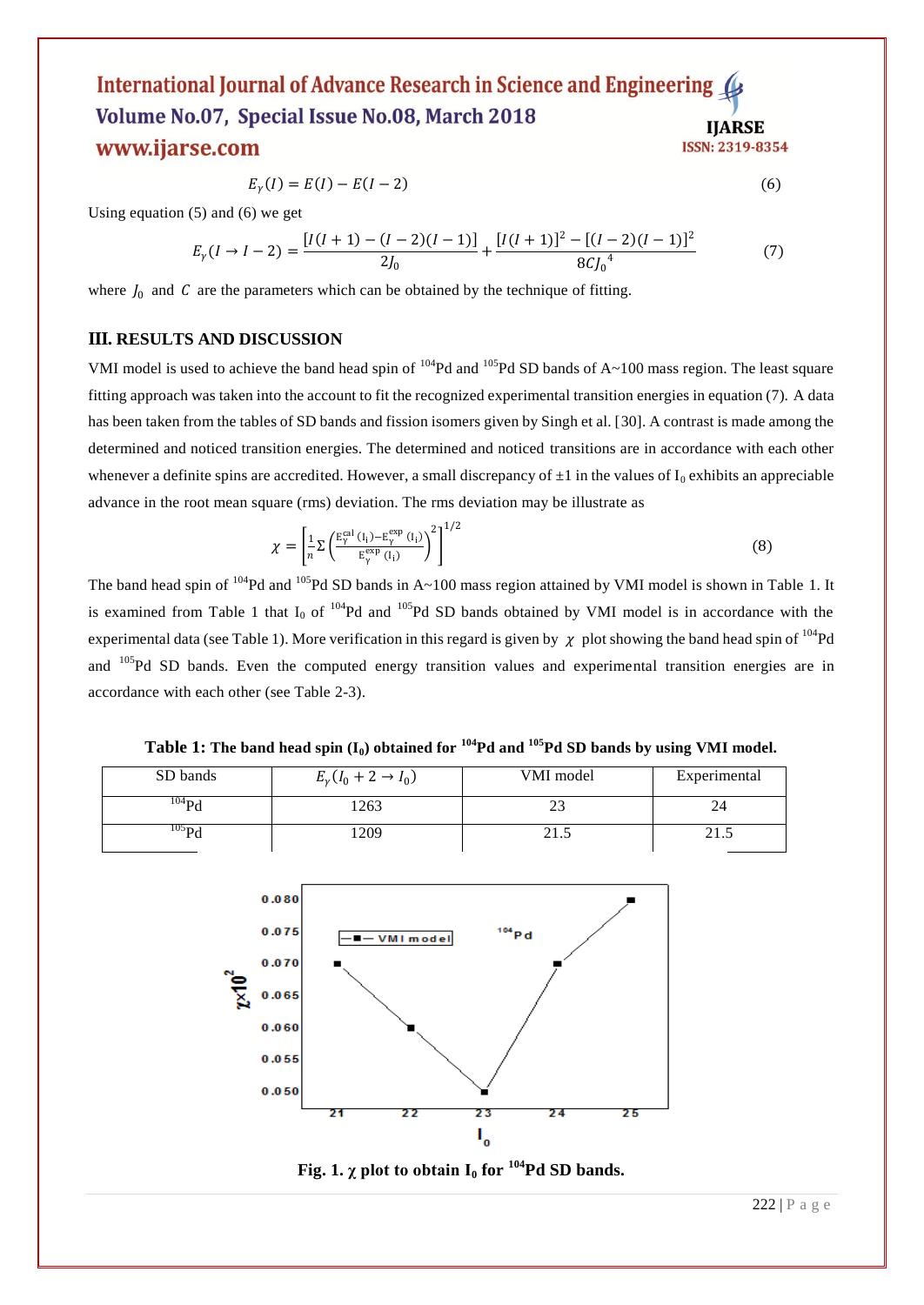

**Fig. 2.**  $\chi$  plot to obtain  $I_0$  for <sup>105</sup>**Pd SD bands.** 

**Table. 2 Spin determination of <sup>104</sup>Pd SD bands using VMI model. I<sup>0</sup> corresponds to the band head spin. δ is a difference between experimental and calculated transition energies.**

| $E_\gamma^{exp}\left(I\right)$ | $I_0 = 22$       |                       |          | $I_0 = 23$       |                     |              | $I_0 = 24$ |                       |          |
|--------------------------------|------------------|-----------------------|----------|------------------|---------------------|--------------|------------|-----------------------|----------|
|                                | $\boldsymbol{l}$ | $E_{\gamma}^{cal}(I)$ | $\delta$ | $\boldsymbol{I}$ | $E_\gamma^{cal}(I)$ | $\delta$     | $\cal I$   | $E_{\gamma}^{cal}(I)$ | $\delta$ |
| 1263                           | 24               | 1257.7                | 5.3      | 25               | 1256.1              | 6.9          | 26         | 1259.2                | 3.8      |
| 1381                           | 26               | 1380.3                | 0.7      | 27               | 1380.0              | $\mathbf{1}$ | 28         | 1380.5                | 0.5      |
| 1511                           | 28               | 1507.4                | 3.6      | 29               | 1508.1              | 2.9          | 30         | 1506.9                | 4.1      |
| 1638                           | 30               | 1639.7                | $-1.7$   | 31               | 1640.7              | $-2.7$       | 32         | 1638.8                | $-0.8$   |
| 1763                           | 32               | 1777.3                | $-14.3$  | 33               | 1778.2              | $-15.2$      | 34         | 1776.5                | $-13.5$  |
| 1919                           | 34               | 1920.6                | $-1.6$   | 35               | 1920.8              | $-1.8$       | 36         | 1920.4                | $-1.4$   |
| 2079                           | 36               | 2070.0                | 9.0      | 37               | 2068.9              | 10.1         | 38         | 2071.0                | $8.0\,$  |

223 | P a g e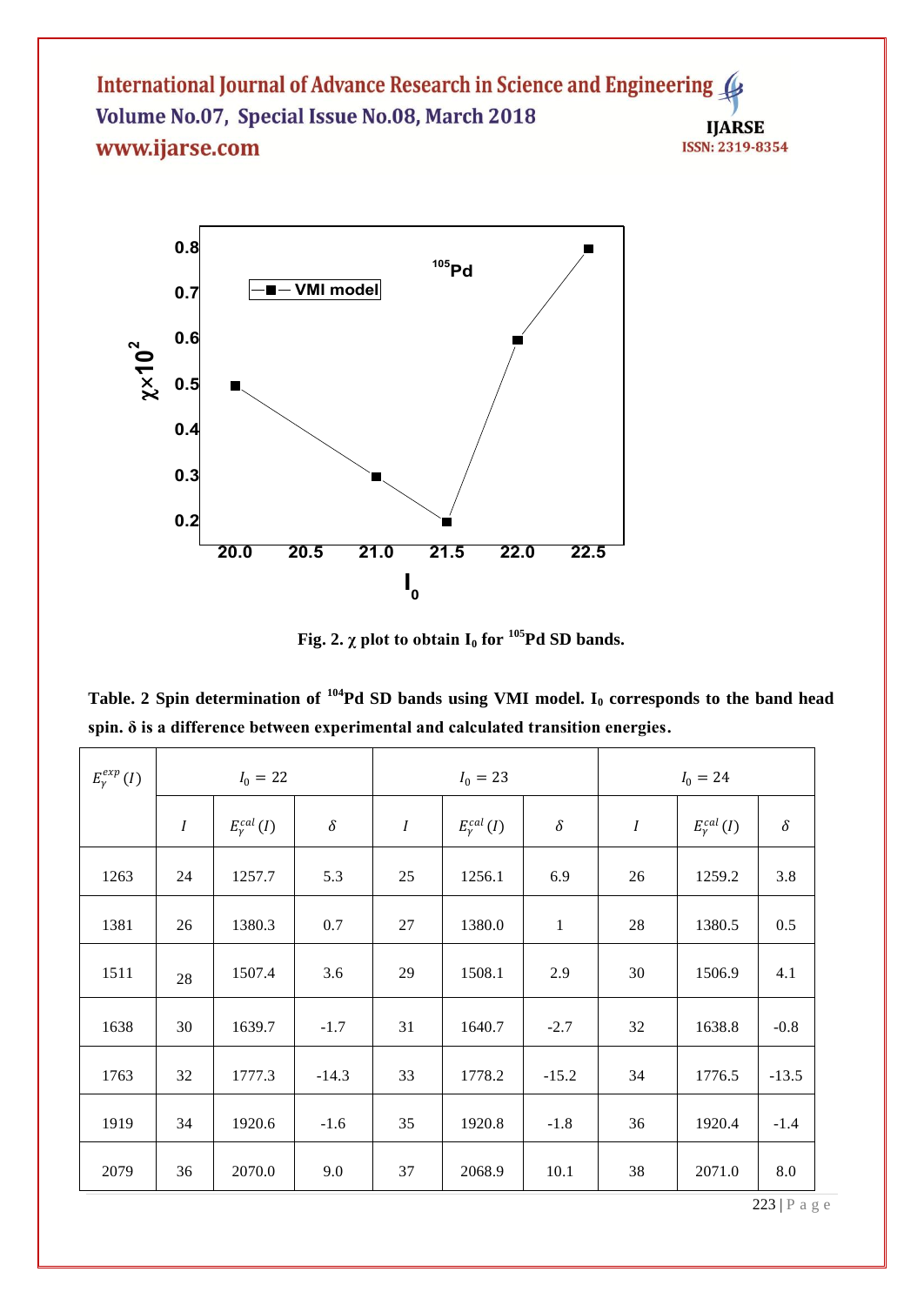| $E_{\gamma}^{exp}(I)$ | $I_0 = 21$       |                       |          | $I_0 = 21.5$     |                       |          | $I_0 = 22$       |                       |          |
|-----------------------|------------------|-----------------------|----------|------------------|-----------------------|----------|------------------|-----------------------|----------|
|                       | $\boldsymbol{I}$ | $E_{\gamma}^{cal}(I)$ | $\delta$ | $\boldsymbol{I}$ | $E_{\gamma}^{cal}(I)$ | $\delta$ | $\boldsymbol{I}$ | $E_{\gamma}^{cal}(I)$ | $\delta$ |
| 1209                  | 23               | 1163.6                | 45.4     | 23.5             | 1165.6                | 43.4     | 24               | 1167.5                | 41.5     |
| 1282                  | 25               | 1274.7                | 7.3      | 25.5             | 1275.6                | 6.4      | 26               | 1276.5                | 5.5      |
| 1379                  | 27               | 1387.7                | $-8.7$   | 27.5             | 1387.8                | 0.2      | 28               | 1387.9                | $-8.9$   |
| 1488                  | 29               | 1502.8                | $-14.8$  | 29.5             | 1502.3                | $-14.3$  | 30               | 1501.8                | $-13.8$  |
| 1597                  | 31               | 1620.3                | $-23.3$  | 31.5             | 1619.3                | $-22.3$  | 32               | 1618.5                | $-21.5$  |
| 1720                  | 33               | 1740.1                | $-20.1$  | 33.5             | 1739.0                | $-19.0$  | 34               | 1738.1                | $-18.1$  |
| 1846                  | 35               | 1862.5                | $-16.5$  | 35.5             | 1861.6                | $-15.6$  | 36               | 1860.7                | $-14.7$  |
| 2007                  | 37               | 1987.7                | 19.3     | 37.5             | 1987.2                | 19.8     | 38               | 1986.7                | 20.3     |
| 2141                  | 39               | 2115.7                | 25.3     | 39.5             | 2116.0                | 25       | 40               | 2116.2                | 24.8     |
| 2240                  | 41               | 2246.9                | $-6.9$   | 41.5             | 2248.1                | $-8.1$   | 42               | 2249.3                | $-9.3$   |

**Table. 3 Spin determination of <sup>104</sup>Pd SD bands using VMI model. I<sup>0</sup> corresponds to the band head spin. δ is a difference between experimental and calculated transition energies.**

# **IV. CONCLUSION**

In this present work, the band head spin of <sup>104</sup>Pd and <sup>105</sup>Pd SD bands is obtained by VMI model. It is noticed that the obtained band head spin  $(I_0)$  of  $104Pd$  and  $105Pd$  SD bands are in accordance with the experimental data. Even, the computed and the noticed experimental transition energies are also in accordance with each other. Hence, the VMI model works efficiently for achieving the band head spin  $(I_0)$  for  $^{104}Pd$  and  $^{105}Pd$  SD bands of A~ 100 mass region.

## **REFERENCES**

[1] P. J. Twin, B. M. Nyakó, A. H. Nelson, J. Simpson, M. A. Bentley, H. W. Cranmer-Gordon, P. D. Forsyth, D. Howe, A. R. Mokhtar, J. D. Morrison, J. F. Sharpey-Schafer, and G. Sletten, Observation of a Discrete-Line Superdeformed Band up to 60ℏ in <sup>152</sup>Dy, *Phys. Rev. Lett. 57, 1968, 811*.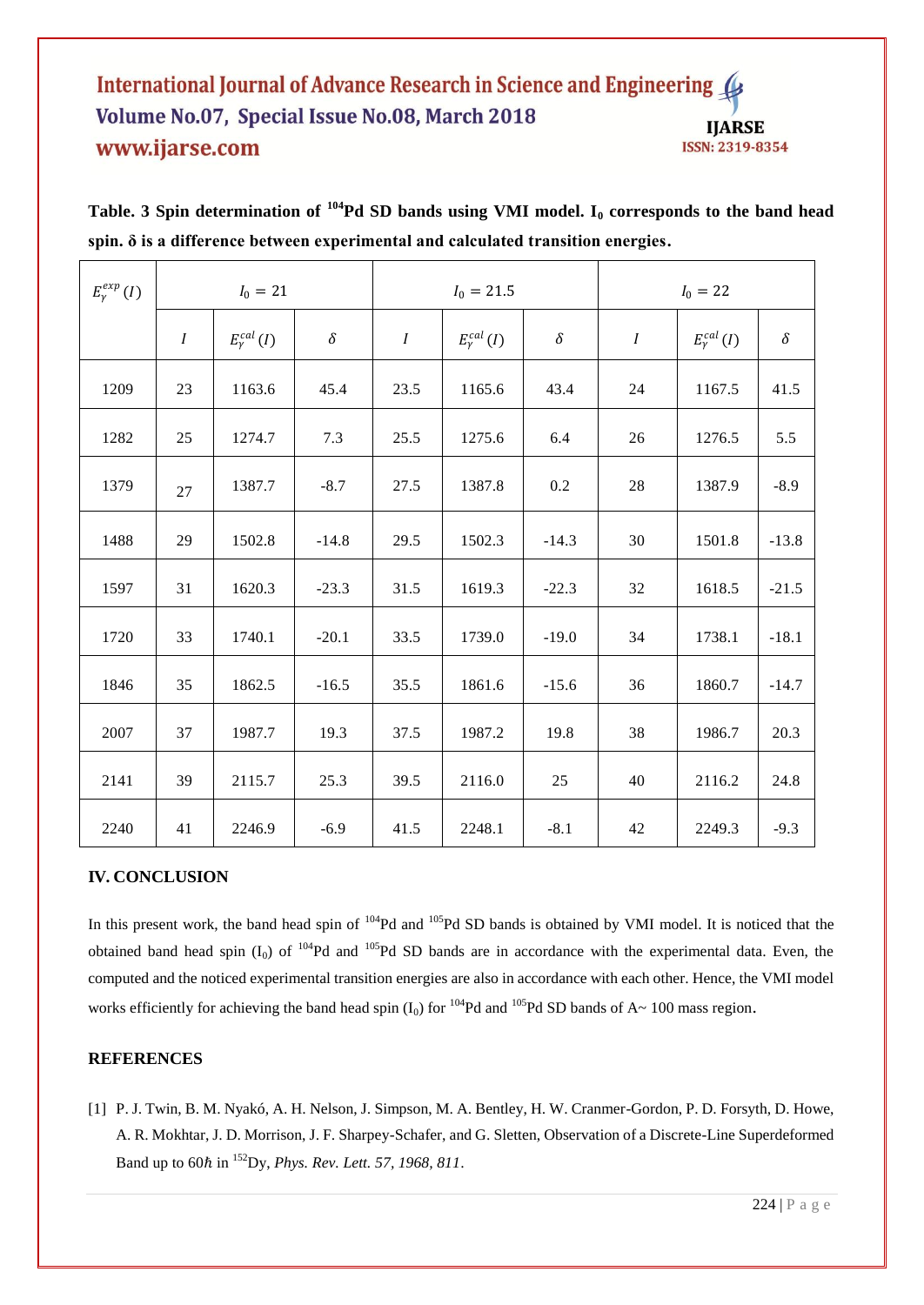- [2] H. Sharma, N. Sharma and H. M. Mittal, Systematic study of kinematic and dynamic moments of inertia of superdeformed bands with  $N_p N_n$  scheme, *[Chinese Physics C](http://iopscience.iop.org/journal/1674-1137) 41, 2017, 084104*.
- [3] M. A. Riley, D. M. Cullen, A. Alderson, I. Ali, P. Fallon, P. D. Forsyth, F. Hanna, S. M. Mullins, J. W. Roberts, J. F. Sharpey-Schafer, P. J. [Twin,](https://www.sciencedirect.com/science/article/pii/037594749090010J#!) R. Poynter, R. Wadsworth, M. A. Bentley, A. M. Bruce, J. Simpson, G.Sletten, W. Nazarewicz, R.Wyss, Multiple superdeformed bands in <sup>194</sup>Hg and their dynamical moments of inertia, *Nucl. Phys. A 512, 1990, 178-188.*
- [4] M. W. Drigert, M. P. Carpenter, R. V. F. Janssens, E. F. Moore, I. Ahmad, P. B. Fernandez, T. L. Khoo, [F. L.](https://www.sciencedirect.com/science/article/pii/037594749190813L#!) H. [Wolfs,](https://www.sciencedirect.com/science/article/pii/037594749190813L#!) I. G. Bearden, Ph. Benet, P. J. [Daly,](https://www.sciencedirect.com/science/article/pii/037594749190813L#!) U. [Garg,](https://www.sciencedirect.com/science/article/pii/037594749190813L#!) W. Reviol, superdeformed bands in 189,190 Hg, *Nucl. Phys. A 530, 1991, 452-474.*
- [5] W. [Nazarewicz,](https://www.sciencedirect.com/science/article/pii/037594749090010J#!) R. Wyss and A. Johnson, structure of superdeformed bands in A~150 mass region, *Nucl. Phys. A 503, 1989, 285-330.*
- [6] Liu Yu- Xin and Meng Xiang, Description of superdeformed bands of nuclei in A~60 mass region, *Chinese Physics Lett. 20, 2003, 1227.*
- [7] L. L. Alderson, D. Rudolph, B. G. Carrison, C. Fahlander, E. K. Johansson, I. Ragnnarson and D. A. Torres*, AIP conference Proceedings 1072, 2008, 211.*
- [8] A. V. Afanasjev, I. Ragnnarson and P. Ring, Comparative study of superdeformed and highly deformed bands in A~60 mass region, *Phys. Rev. C 59, 1999, 3166*.
- [9] C. E. Svennson, C. Baktash, J. A. Cameron, M. Devlin, J. Eberth, S. Flibotte, D. S. Haslip, D. R. LaFosse, I. Y. Lee, A. O. Macchiavelli, R. W. Macleod, J. M. Nieminen, S. D. Paul, L. L. Riedinger, D. Rudolph, D. G. Sarantites, H. G. Thomas, J. C. Waddington, W. Weintraub, J. N. Wilson, A. V. Afanasjev and I. Ragnnarson, Observation and quadrupole moment of first superdeformed bands in A~60 mass region, *Phys. Rev. Lett. 79, 1997, 1233.*
- [10]C. E. Svennson, D. Rudolph, C. Baktash, M. A. Bentley, J. A. Cameron, M. P.Carpenter, M. Devlin, J. Eberth, S. Flibotte, A. Galindo- Uribarri, G.Hackman, D. S. Haslip, R. V. F. Janssens, D. R. LaFosse, I. Y. Lee, F. Lerma, A. O. Macchiavelli, J. M. Nieminen, S. D. Paul, C. H. Yu, A. V. Afanasjev, I. Ragnnarson, O. Thelen, H. G. Thomas, J. C. Waddington, W. Weintraub, J. N. Wilson, Decay out of double magic superdeformed bands in N=Z nucleus <sup>60</sup>Zn, *Phys. Rev. Lett. 82, 1999, 3400.*
- [11]C. Baktash, D. M. Cullen, J. D. Garret, C. J. Gross, N. R. Johnson, W. Nazarewicz, D. G. Sarantites, J. Simpson and T. R. Werner, First observation of superdeformed bands in N=Z= 40 mass region, *Phys. Rev. Lett. 74, 1995, 1946.*
- [12]H. Q. Jin, C. Baktash, M. J. Brinkman, C. J. Gross, D. G. Sarantites, I. Y. Lee, B. Cederwall, F. Cristancho, J. Doring, F. E. Durham, P. F. Hua, G. D. Johns, M. Korolija, D. R. LaFosse, E. Landulfo, A. O. Macchiavelli, W. Rathbun, J. X. Saladin, Identification of quadrupole moment measurement of superdeformed bands in <sup>84</sup>Zr, *Phys. Rev. Lett. 75, 1995, 1471.*
- [13]A. G. Smith, P. J. Dagnall, J. C. Lisle, D. H. Smalley, T. R. Werner, R. Chapman, C. Finck, B. Haas, M. Leddy, W. Nazarewicz, D. Prevost, N. Rowley and H. Savajols, Observation of superdeformation in <sup>82</sup>Sr, *Phys. Lett. B 355, 1995, 32.*
- [14]F. Cristancho, D. R. LaFosse, C. Baktash, D. F. Winchell, B. Cederwall, J. Doring, C. J. Gross, P. F. Hau, H. Q. Jin, M. Korolija, E. Landulfo, I. Y. Lee, A. O. Macchiavelli, M. R. Maier, W. Rathbun, J. X. Saladin, , D. G. Sarantites,